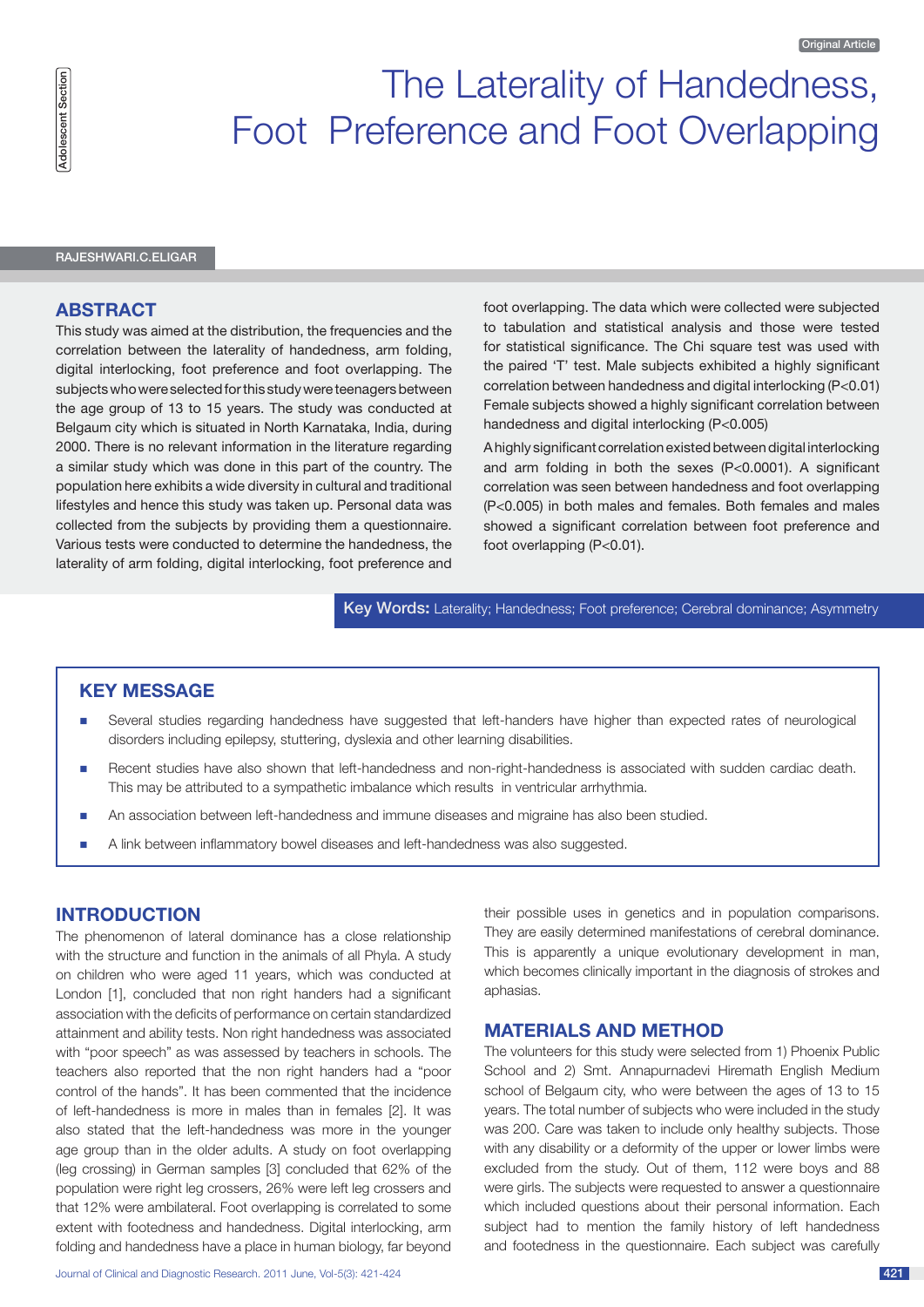observed and the hand which was used by each one of them to pick up the questionnaire was noted. Various tests were conducted to determine the handedness, arm folding and digital interlocking, foot preference and foot overlapping and the observations were recorded.

# **TESTS FOR HANDEDNESS**

The tests for handedness were as follows:

- (a) Picking up the pins and pinning them on the cushion
- (b) Cutting the paper with scissors
- (c) Hammering on a nail
- (d) Handwriting
- (e) Making a personal impression of one's own handedness.

### **THE TESTS FOR FOOT PREFERENCE**

The subjects were asked to kick a football towards a goal, from a distance of 10 meters, in an attempt to make a score. An assessment was made on how accurately each subject aimed at the goal and how hard he/she kicked the ball. They were observed carefully to assess as to which foot was first preferred to kick the ball. After each one of them used both the legs, proper distinction was made between the dominant and non-dominant foot, by observing the comfort, accuracy and the hardness with which the ball was kicked by each foot.

# **THE TESTS FOR ARMFOLDING, DIGITAL INTERLOCKING AND FOOT OVERLAPPING**

The subjects were demonstrated about the exercises i.e. arm folding, digital interlocking and foot overlapping and they were asked to mimic the exercise. The arm, digit or foot which was on top, was considered as the dominant one.

## **ETHICS**

The study was conducted on teenage student volunteers in the local schools. The permission to conduct the study was granted by the heads of the institutions. The willingness of the parents of each student was taken into consideration before conducting the study.

| <b>SL</b><br>No. | <b>Function No.</b>                                                             | No.<br><b>Tested</b> | No.<br><b>RD</b> | %RD   | No.<br>LD      | %LD   | No.<br><b>AL</b> | $\frac{0}{0}$<br><b>AL</b> |  |  |
|------------------|---------------------------------------------------------------------------------|----------------------|------------------|-------|----------------|-------|------------------|----------------------------|--|--|
| 1.               | Handedness                                                                      | 112                  | 108              | 96.45 | $\overline{4}$ | 3.55  |                  |                            |  |  |
| 2.               | Foot preference                                                                 | 112                  | 110              | 98.20 | 2              | 1.80  |                  |                            |  |  |
| 3.               | Arm folding                                                                     | 112                  | 85               | 75.90 | 27             | 24.10 |                  |                            |  |  |
| 4.               | Digital interlocking                                                            | 112                  | 98               | 87.50 | 14             | 12.50 |                  |                            |  |  |
| 5.               | Foot overlapping                                                                | 112                  | 85               | 75.90 | 27             | 24.10 |                  |                            |  |  |
|                  | <b>[Table/Fig-1]:</b> Frequencies of Male subjects with distribution of lateral |                      |                  |       |                |       |                  |                            |  |  |

#### **RESULTS AND TABULATIONS**

dominance for each of the parameters studi

| <b>SL</b><br>No. | <b>Function No.</b>                                                                                                              | No.<br><b>Tested</b> | No.<br><b>RD</b> | $\%$<br><b>RD</b> | No.<br>LD | $\%$<br>LD | No.<br><b>AL</b> | $\frac{0}{0}$<br><b>AL</b> |  |  |
|------------------|----------------------------------------------------------------------------------------------------------------------------------|----------------------|------------------|-------------------|-----------|------------|------------------|----------------------------|--|--|
| 1.               | <b>Handedness</b>                                                                                                                | 88                   | 83               | 94.30             | 5         | 5.70       |                  |                            |  |  |
| 2.               | Foot preference                                                                                                                  | 88                   | 84               | 95.50             | 4         | 4.50       |                  |                            |  |  |
| 3.               | Arm folding                                                                                                                      | 88                   | 62               | 69.30             | 27        | 30.70      |                  |                            |  |  |
| 4.               | Digital interlocking                                                                                                             | 88                   | 71               | 80.70             | 17        | 19.30      |                  |                            |  |  |
| 5.               | 64.77<br>31<br>Foot overlapping<br>88<br>35.23<br>27                                                                             |                      |                  |                   |           |            |                  |                            |  |  |
|                  | <b>Table/Fig-21:</b> Frequencies of Female subjects with distribution of lateral<br>dominance for each of the parameters studied |                      |                  |                   |           |            |                  |                            |  |  |

 Males Females RD | % | LD | % | RD | % | LD | % Digital interlocking RD | 97 | 86.7 | 1 | 0.8 | 70 | 79.5 | 1 | 1.2 LD | 11 | 9.9 | 3 | 2.6 | 13 | 14.8 | 44.5 Arm folding | RD | 83 | 74.1 | 2 | 1.8 | 59 | 67.04 | 3 | 3.5 LD | 25 | 2.3 | 2 | 1.8 | 24 | 27.3 | 2 | 2.3 Foot overlapping RD | 84 | 75 | 1 | 0.8 | 58 | 65.9 | 1 | 1.1 LD | 24 | 21.5 | 3 | 2.7 | 25 | 28.4 | 4 | 4.6 Foot preference RD | 108 | 96.4 | 2 | 1.7 | 83 | 94.3 | 1 | 1.1 LD | 0 | 0 | 2 | 1.2 | 0 | 0 | 4 | 4.6

**[Table/Fig-3]:** Comparison of Handedness and its paired distribution with the other variables studied

|                    |           |               | <b>Males</b> |                |           | <b>Females</b> |      |                |      |  |
|--------------------|-----------|---------------|--------------|----------------|-----------|----------------|------|----------------|------|--|
|                    | <b>RD</b> | $\frac{0}{0}$ | LD           | $\frac{0}{0}$  | <b>RD</b> | $\frac{0}{0}$  | LD   | $\%$           |      |  |
| Handing            | <b>RD</b> | 97            | 86.6         | 1              | 0.9       | 70             | 79.5 | 1              | 1.1  |  |
|                    | LD        | 11            | 9.8          | 3              | 2.7       | 13             | 14.8 | 4              | 3.6  |  |
| Arm                | <b>RD</b> | 81            | 72.4         | 4              | 3.5       | 55             | 62.5 | 5              | 5.7  |  |
| folding            | LD        | 17            | 15.2         | 10             | 8.9       | 16             | 18.2 | 12             | 13.6 |  |
| Foot               | <b>RD</b> | 73            | 65.2         | 12             | 10.7      | 48             | 54.6 | 10             | 11.4 |  |
| overlapping        | LD        | 25            | 22.3         | $\overline{2}$ | 1.8       | 23             | 26.1 | $\overline{7}$ | 7.9  |  |
| Foot<br>preference | <b>RD</b> | 97            | 86.6         | 1              | 0.9       | 71             | 80.6 | 1              | 1.1  |  |
|                    | LD        | 13            | 11.6         | 1              | 0.9       | 13             | 14.1 | 3              | 3.5  |  |

**[Table/Fig 4]:** Comparison of Digital interlocking and its paired distribution with the other variables

|                                                                                                                                                                                                                                                                                    | <b>Males</b> |           |               |    | <b>Females</b> |           |               |    |               |
|------------------------------------------------------------------------------------------------------------------------------------------------------------------------------------------------------------------------------------------------------------------------------------|--------------|-----------|---------------|----|----------------|-----------|---------------|----|---------------|
|                                                                                                                                                                                                                                                                                    |              | <b>RD</b> | $\frac{0}{0}$ | LD | $\frac{0}{0}$  | <b>RD</b> | $\frac{0}{0}$ | LD | $\frac{0}{0}$ |
| Hand                                                                                                                                                                                                                                                                               | <b>RD</b>    | 83        | 74.1          | 25 | 22.3           | 59        | 67            | 24 | 27.3          |
|                                                                                                                                                                                                                                                                                    | LD           | 2         | 1.8           | 2  | 1.8            | 3         | 3.4           | 2  | 2.3           |
| Digital                                                                                                                                                                                                                                                                            | <b>RD</b>    | 81        | 72.3          | 17 | 15.2           | 55        | 62.5          | 16 | 18.2          |
| interlocking                                                                                                                                                                                                                                                                       | LD           | 4         | 3.6           | 10 | 8.9            | 5         | 5.7           | 12 | 13.6          |
| Foot                                                                                                                                                                                                                                                                               | <b>RD</b>    | 73        | 65.2          | 12 | 10.7           | 45        | 51.1          | 16 | 18.2          |
| overlapping                                                                                                                                                                                                                                                                        | LD           | 12        | 10.7          | 15 | 13.4           | 13        | 14.8          | 14 | 15.9          |
| Foot<br>preference                                                                                                                                                                                                                                                                 | <b>RD</b>    | 84        | 75            | 26 | 23.2           | 60        | 68.1          | 24 | 27.3          |
|                                                                                                                                                                                                                                                                                    | LD           | 1         | 0.8           | 1  | 0.8            | 3         | 3.4           | 1  | 1.2           |
| .<br>$\sim$<br>$-1$ $\sim$ $-$<br>$\mathbf{r}$ . The contract of the contract of the contract of the contract of the contract of the contract of the contract of the contract of the contract of the contract of the contract of the contract of the contract of th<br><b>FALL</b> |              |           |               |    |                |           |               |    |               |

**Table/Fig 5]:** Compa other variables studied

|                                                                    |           |               | <b>Males</b> |               |           | <b>Females</b> |      |      |      |  |
|--------------------------------------------------------------------|-----------|---------------|--------------|---------------|-----------|----------------|------|------|------|--|
|                                                                    | <b>RD</b> | $\frac{0}{0}$ | LD           | $\frac{0}{0}$ | <b>RD</b> | $\frac{0}{0}$  | LD   | $\%$ |      |  |
| Hand                                                               | <b>RD</b> | 84            | 75           | 24            | 21.4      | 58             | 65.9 | 25   | 28.4 |  |
|                                                                    | LD        | 1             | 0.9          | 3             | 2.7       | 1              | 1.1  | 4    | 4.6  |  |
| Digital                                                            | <b>RD</b> | 73            | 65.2         | 25            | 22.3      | 48             | 54.6 | 23   | 26.1 |  |
| interlocking                                                       | LD        | 12            | 10.7         | 2             | 1.8       | 10             | 11.4 | 7    | 7.9  |  |
| Arm folding                                                        | <b>RD</b> | 73            | 65.2         | 12            | 10.7      | 45             | 51.2 | 16   | 18.2 |  |
|                                                                    | LD        | 12            | 10.7         | 15            | 13.4      | 13             | 14.8 | 14   | 15.9 |  |
| Foot<br>preference                                                 | <b>RD</b> | 86            | 76.8         | 24            | 21.4      | 58             | 65.9 | 26   | 29.5 |  |
|                                                                    | LD        | 0             | 0            | 2             | 1.8       | 1              | 1.1  | 3    | 3.5  |  |
| $TTabla/T^2$ $P^1$ , Comparison of East overloading and its noised |           |               |              |               |           |                |      |      |      |  |

**[Table/Fig 6]:** Comparison of Foot overlapping and its paired distribution with the other variables studied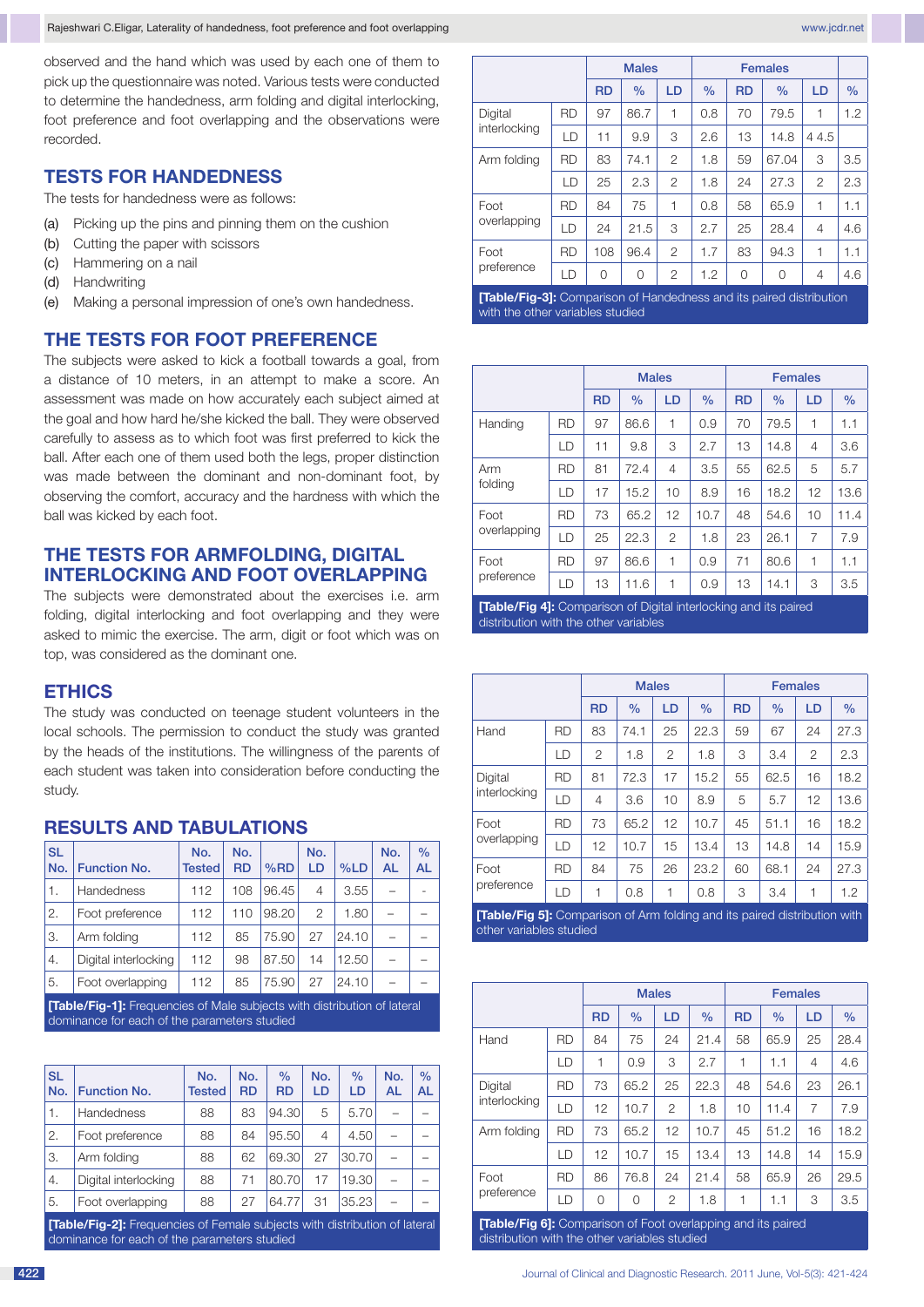|                         |           |                | <b>Males</b> |                |           | <b>Females</b> |       |               |     |  |
|-------------------------|-----------|----------------|--------------|----------------|-----------|----------------|-------|---------------|-----|--|
|                         | <b>RD</b> | $\frac{0}{0}$  | LD           | $\frac{0}{0}$  | <b>RD</b> | $\frac{0}{0}$  | LD    | $\frac{0}{0}$ |     |  |
| Hand                    | <b>RD</b> | 108            | 96.4         | $\Omega$       | 0         | 83             | 94.3  | $\Omega$      | 0   |  |
|                         | LD        | $\overline{2}$ | 1.7          | $\overline{2}$ | 1.7       | 1              | 1.1   | 4             | 4.5 |  |
| Arm folding             | <b>RD</b> | 84             | 75           | 1              | 0.8       | 60             | 65.9  | 3             | 3.4 |  |
|                         | LD        | 26             | 23.2         | 1              | 0.8       | 24             | 27.2  | 1             | 2.2 |  |
| Digital<br>interlocking | <b>RD</b> | 97             | 86.6         | 1              | 0.8       | 71             | 79.54 | 1             | 1.1 |  |
|                         | LD        | 13             | 11.6         | 1              | 0.8       | 13             | 14.77 | 3             | 3.4 |  |
| Foot<br>overlapping     | <b>RD</b> | 86             | 76.7         | $\Omega$       | $\Omega$  | 58             | 65.9  | 1             | 1.1 |  |
|                         | LD        | 24             | 21.41        | $\overline{2}$ | 1.7       | 26             | 27.2  | 3             | 3.4 |  |

**[Table/Fig 7]:** Comparison of Foot preference and its paired distribution with the other variables studied

## **DISCUSSION**

Somatic asymmetry is well known and widespread in the animal kingdom. It was suggested by some authors that sex hormones may affect the growth of the two sides of the body differentially. It was reported that in right-handers, the right foot was more often larger in males, while the left foot was larger in females [4]. There was a great enthusiasm and interest regarding this measure by other authors, which arose from a possibility that the brain hemispheres followed a parallel pattern. Somatic asymmetry appears early in foetal life, thus suggesting a prewiring of the brain for one pattern or another before birth. A study reported that the testicular or breast volume asymmetry were significantly different in human males and females. Among the males, there was a higher frequency of rightlarger individuals, while among the females, there were more leftlarger subjects [5]. Earlier researchers had suggested that there was a generalized dimension of motor laterality, at least among the males, from the inference of a study, where a majority of the people exhibited a right dominance for variables like handedness, footedness and eyedness [6]. The current study shows an ipsilateral correlation between handedness and foot preference. [Tables/ Fig 1 & 2] show the correlation of handedness with the different parameters. Left handed females showed a 20% tendency of using the right foot. Right footed females had a 98.8% chance of using the right hand. Left footed females had a 100% chance of using the left hand. Left handed males had a 50% chance of using the right foot. Left footed males had a 50% chance of using the right hand. Both males and females showed a significant correlation between handedness and foot preference (P<0.001). A difference of opinion on this matter was indicated in the study on the foot and eye preference in adults, their relationship with the hand, sex and age [7]. There is a higher proportion of crossed hand-foot preference in men than in women. It has been asserted that cross-dominance is advantageous in sports which require side-on-stances, for eg: base-ball, cricket, golf [8]. However, a recent South African study found that cricketers were not more likely to have cross-dominance than the normal population [9]. Cultural pressures determine the socialization of handedness in many societies. More often, females are compelled towards the conformity of right handedness. The explanation of the laterality of digital interlocking, arm folding, foot preference and foot overlapping is a controversial topic. There is merely a partial genetic control of digital interlocking and arm folding [10]. When individuals clasp their hands by entwining the fingers in a natural way (digital interlocking), they can be termed as 'R' individuals, if the fingers of the right hand remain above that of the corresponding ones of the left hand. Others are called 'L' individuals if the fingers of the left hand remain above that of the right hand. "Cerebral dominance is a distinctive biological attribute of man, and as far as it is known, it is either absent or poorly developed in any other mammal" [11] The comparison of the frequencies of handedness and digital interlocking in [Table/ Fig 3] shows that the right handed male tends to be 89.8% right dominant for digital interlocking. 25% of the left handed males tend to be right dominant for digital interlocking. 98.8% of the males who were right digital interlocking, were right handed. 78.57% of the left digital interlocking males were also right handed. Among the right handed females, 84.3% tended to be right digital interlocking and among the left handed females, 20% tended to be right digital interlocking. 98.5% right digital interlocking females were right handed and 76.4% of the left digital interlocking females were right handed. Both males and females showed a highly significant correlation between handedness and digital interlocking (P< 0.01 and P<0.005 respectively). Handedness and digital interlocking exhibited some correlation, according to others [12]. Others differed from this opinion. They found that there was no correlation between digital interlocking, arm folding and handedness [13] .The present study did not find any correlation between handedness and armfolding in either of the sexes.(P>0.1). Some have argued that the lateralization of the function enhances the cognitive capacity and the efficiency of the brain, thus countering the ecological disadvantages of the lateral biases of behaviour [14]. There was a suggestion of a link between left handedness and the risk of inflammatory bowel diseases [15]. The asymmetry of the thyroid lobe volume in three dimensional ultrasound images showed that there was an association between the handedness of the subjects and the position of the oesophagus [16]. Some workers contended that there was a correlation between digital interlocking and armfolding [17]. The same findings were obvious in the present study as well. [Table/Fig 4] depicts the comparison of the frequencies of digital interlocking with various parameters. Both males and females exhibited a highly significant correlation (P<0.0001). On the contrary, there is no correlation between digital interlocking and foot overlapping in both the sexes. Both males and females combined together, showed a significant correlation between digital interlocking and foot preference (P<0.001). [Table/ Fig 5] shows the comparison of armfolding with the frequencies of various parameters and this shows a significant correlation between arm folding and foot overlapping in both males and females (P<0.001). On the other hand, there was no correlation between arm folding and foot preference in both the sexes. [Table/Fig 6] shows foot overlapping and its correlation with different parameters. It was observed that neither males nor females showed any correlation between foot overlapping and foot preference. In [Table/Fig 7], the comparison of foot preference with various parameters showed no correlation between foot preference and foot overlapping. A high prevalence of left handedness has been revealed in geniuses like Julius Caesar, Napoleon, Leonardo da vinci, Michaelangelo, Picasso, Chaplin, Lewis Carroll, Benjamin Franklin, several famous comic actors and four presidents of the United States. In a research paper, it was concluded that the area of handedness was filled with grey spots- there were no definite conclusions nor any definite proof of anything. The only fact was that for some reason, 10% of the world's inhabitants preferred to use the left hand over the right. In trying to explain this, the reasoning behind handedness centers around protection, convenience, genetics, environment, brain hemisphere dominance, the birthing process and the effect of the body's chemical levels. Which one is the right one? At this point, it is hard to tell [18] .